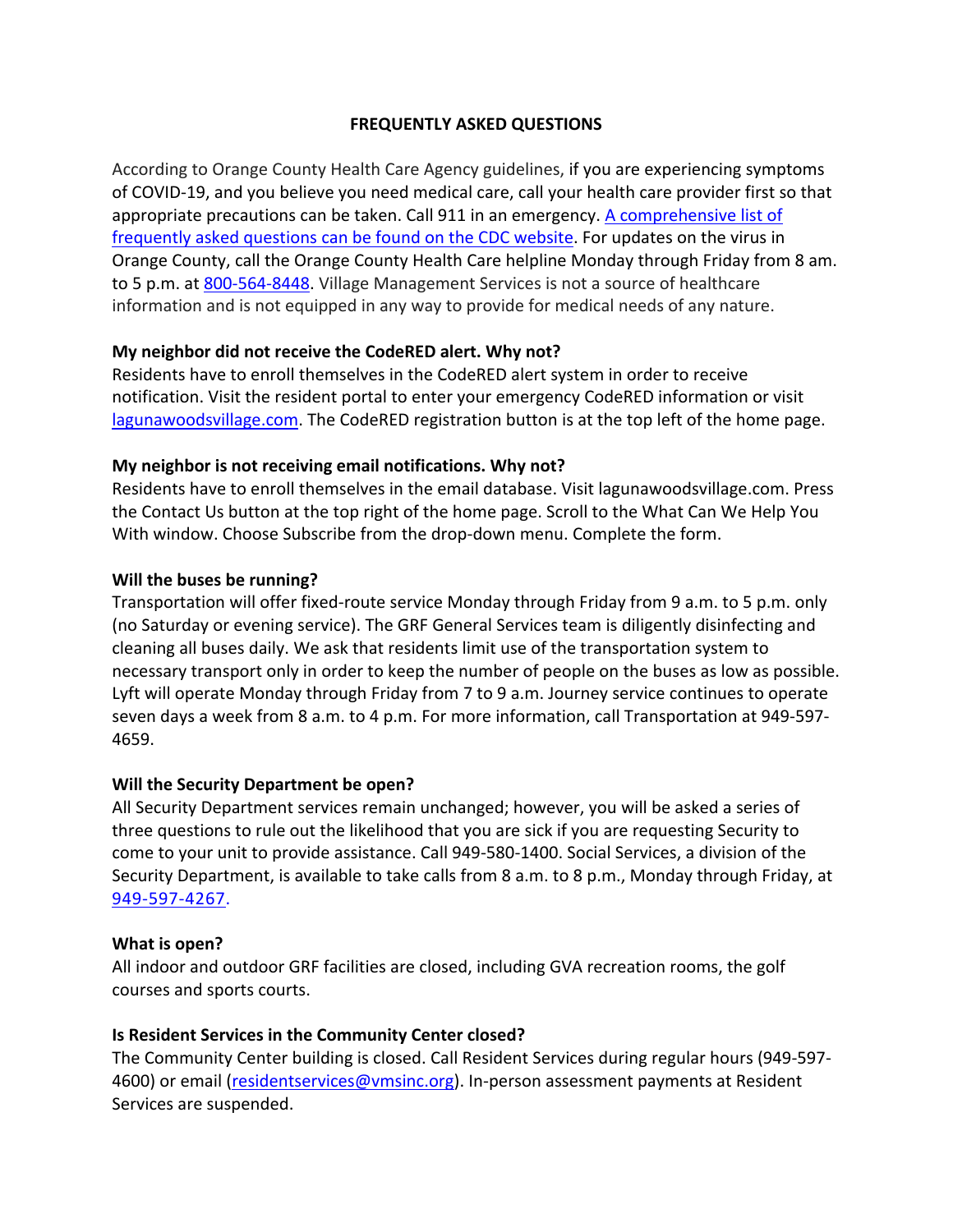### **Are all the gates open?**

No. Gates 3, 6, 8 and 9 are closed. Gates 1, 2, 4, 5, 7, 10 and 14 are open. Gate 12 is open 11 a.m. to 1 p.m. and 5 to 8 p.m. for food delivery. Gate 16 is open to golf cart traffic from 6 a.m. to 7 p.m.

The decision to enact these measures wasn't taken lightly.

The majority of our Gate Ambassadors fall into the high-risk category; many have opted to follow the Orange County Health Care Agency's recommendation that people aged 65 and older should stay at home and away from people.

The board presidents of Third, United and GRF directed staff not to use security personnel to staff gates, as they believe it is important to retain full security staff on patrol in the Village at this time.

To that, all gates no longer have adequate staffing to maintain our Village's high security standards.

Further, based on actions taken elsewhere in the state, the Village may be facing further access restrictions due to regional and state mandates. Closing select gates now prepares us for possible future closures.

## **Don't gate closures hinder emergency vehicles?**

The Orange County Sheriff's Department, the Laguna Woods Fire Department and Village Management Services Department of Security personnel have the ability to open and enter any gates that are closed. For example, the closure of Gate 6 does not threaten resident safety, as the ability for emergency vehicles and personnel is the same as if the gate were open. Both gates 11 and 14 only have one open access point for their areas, as well. Security carefully assessed community ingress and egress in both emergency and nonemergency situations prior to putting the gate closure plan into effect.

### **Is the library open?**

No. However, an outdoor honor-system library is available with paperbacks, DVDs and puzzles.

### **Is Restaurant 19 open?**

Restaurant 19 is offering free delivery and to-go meals daily from 11 a.m. to 1 p.m. and 4 to 7 p.m. Village residents can order at the restaurant or call 949-206-1525. All hot dishes come in microwave containers. Daily specials are offered for multiple orders for two days' worth of meals. View the menu here.

### **Help me understand the reasons for widespread closures. Why?**

During this challenging time, all of us young, old, active or otherwise have to step out of ourselves, as we are all in this together. We understand that there are frustrations that can manifest in anger. The steps that are being taken are upon the directives of the California Department of Public Health, the Centers for Disease Control and state and federal government. Similar actions are being taken in communities throughout Southern California regardless of age restrictions. There is one big difference here in the Village and that is that 90% of your fellow residents are in the high-risk group. One of the best-selling books of the last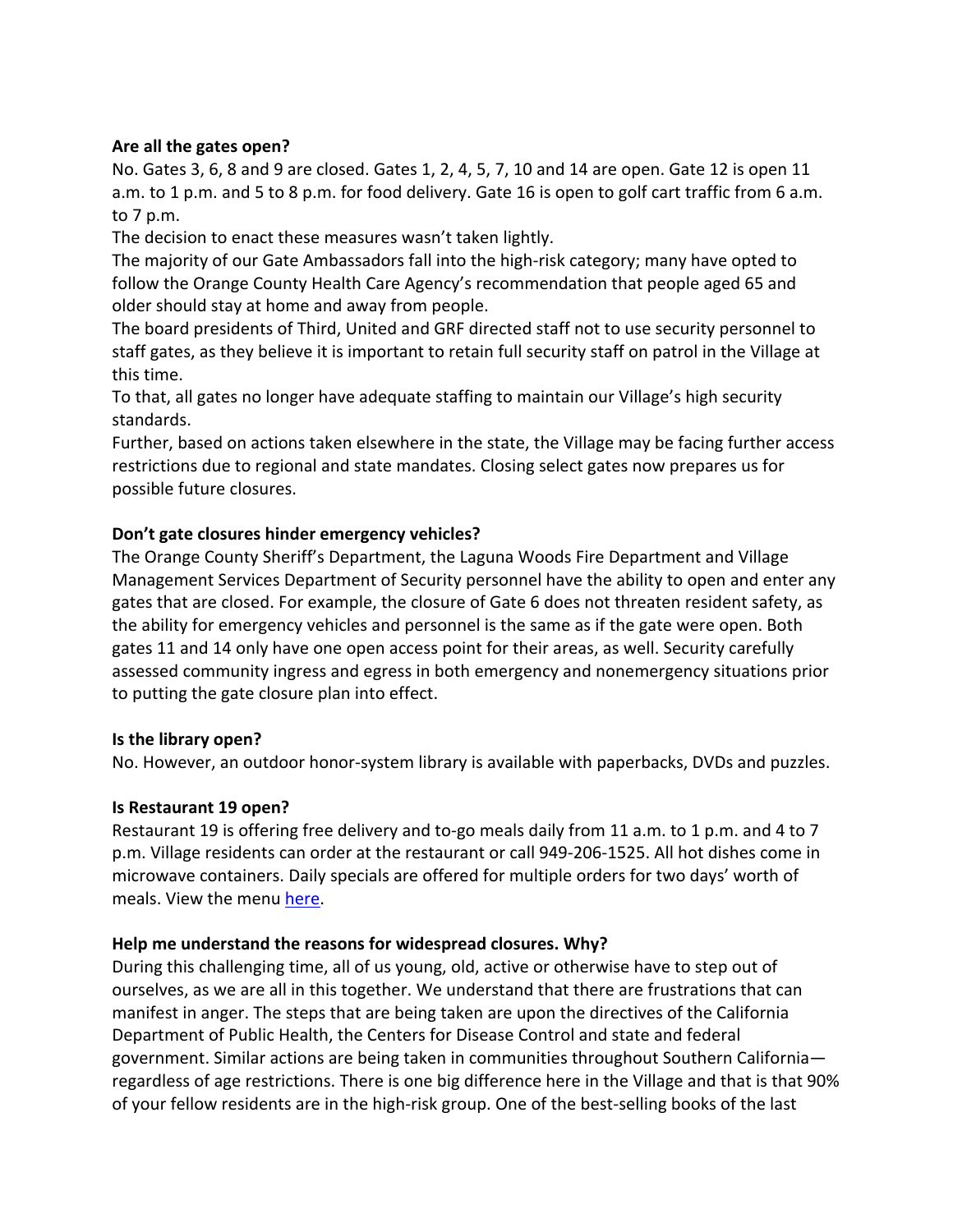decade started with the sentence, "It is not about you." If ever there were a time that this quote is true, it is now. Please know that there are many areas that staff is being reallocated to that support your health, welfare and emergency communications at this time. That said, it is each of your personal responsibilities to take care of and protect your own health.

### **Will Landscaping and Maintenance and Construction crews continue to work?**

Landscaping and golf course maintenance will continue, including tree trimming and slope maintenance. All nonessential Maintenance and Construction services are suspended. To limit the amount of traffic in and out of the Village, no contractors should be contracted with unless it is an emergency.

## **Will board meetings be held?**

All GRF, Third and United board and committee meetings are cancelled through March. Notices will be published except for emergency meetings, if applicable.

## **Are there restrictions on visitors to the Village?**

While it is advisable to limit the number of people you have contact with, there are no current restrictions.

## **What is the refund policy for GRF events?**

Refund policies and procedures are being reviewed. A team member will reach out to you. For further questions, please email the Recreation Department at recreation@vmsinc.org.

# **What is happening with AARP tax prep appointments?**

If you have a tax appointment or the AARP group started your tax return but did not finish it, you will be receiving a phone call from them within the next few days as to what your options are. If your return was started, it will get finished. Please wait until they contact you. The federal government has moved U.S. tax filing day from April 15 to July 15. Individuals would not be subject to interest or penalty payments during that period of time, according to a March 20 statement from Treasury Secretary Steven Mnuchin.

# **How can I pay my assessments if the Community Center is closed?**

If you are a resident who typically makes your payments in person or via the Payment Drop Box at the Community Center, please use these alternative payment methods.

1) To pay your assessments with a coupon, remit checks payable to:

**Golden Rain Foundation File 55252 Los Angeles, CA 90074-5252**

2) To pay your assessments *without* a coupon, remit checks payable to:

# **Golden Rain Foundation**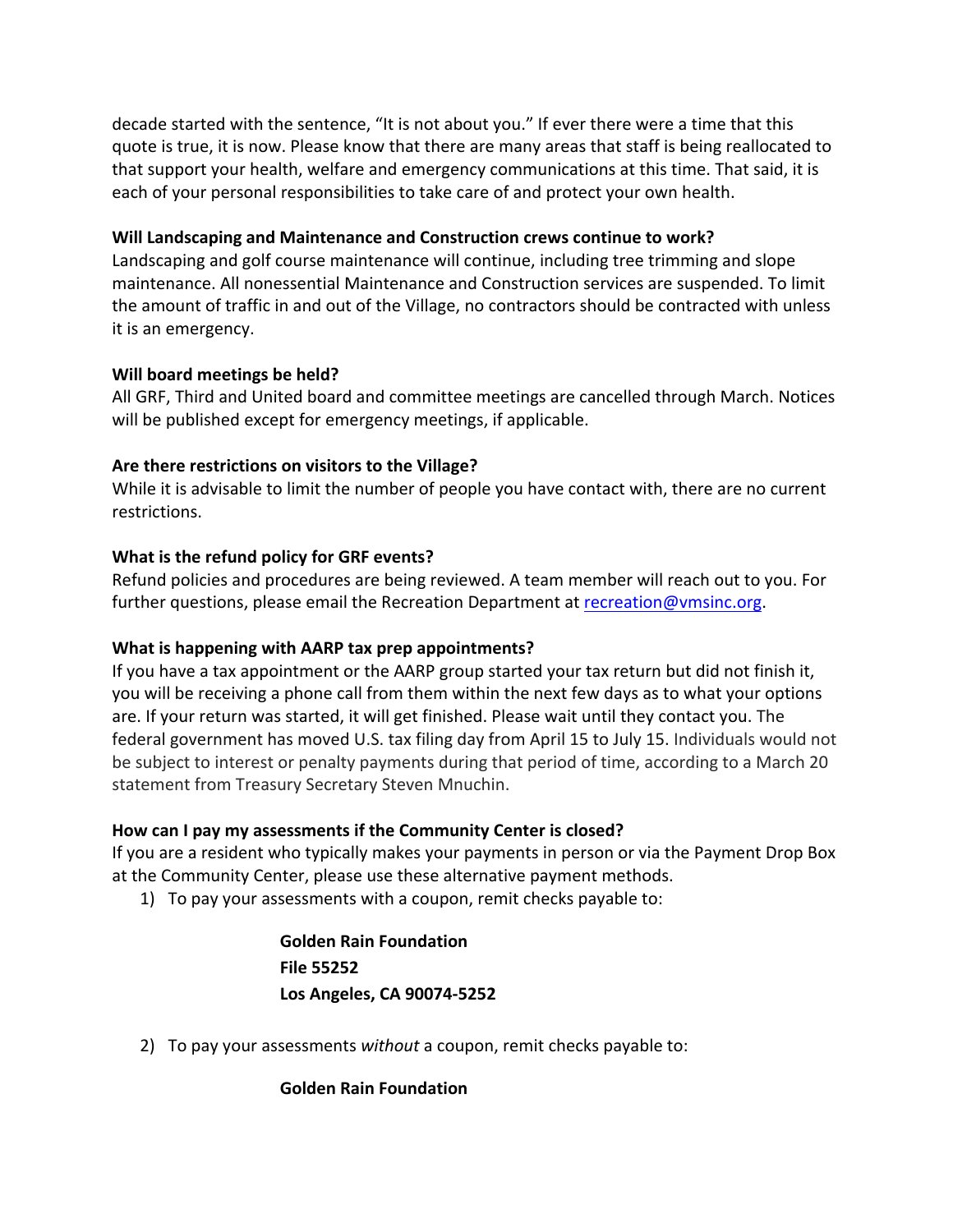**Attn: Manor Payments PO Box 2220 Laguna Hills, CA 92654**

3) To pay your chargeable services, remit checks payable to:

**Golden Rain Foundation Attn: Chargeable Services PO Box 2220 Laguna Hills, CA 92654**

4) To pay by credit card, access the resident portal via the following web address (fees may apply):

# https://portal.lagunawoodsvillage.com/

5) To sign up for automatic payments for assessments (preferred method), review the following document and mail the completed form with a voided check to:

EZ Pay Automatic Assessment Payment Program (form)

**Golden Rain Foundation Attn: Manor Payments PO Box 2220 Laguna Hills, CA 92654**

Due to the challenges some residents may face in their attempt to pay March 2020 assessments and fees in a timely manner (due to the temporary closure of the Community Center), late fees will not be applied during the month of March 2020.

### **Why aren't my assessments being reduced?**

The actions that have been taken in the Village are in compliance with the precautions and directives of health care agencies and local and federal government. We understand that residents have varying degrees of concern about the current coronavirus pandemic. It is the responsibility of each individual to take all necessary precautions to protect the portion of the population most at risk. Here in the Village, that is the majority of your fellow residents. The cost of maintaining all Village facilities continues and, in fact, may likely increase because of increased disinfecting and cleaning of high traffic areas. There will be no decrease or proration of assessments as a result of this emergency. We have been advised that state statutes and case law support this position.

VMS staff is being reallocated into duties that directly affect health risks and communication with residents.